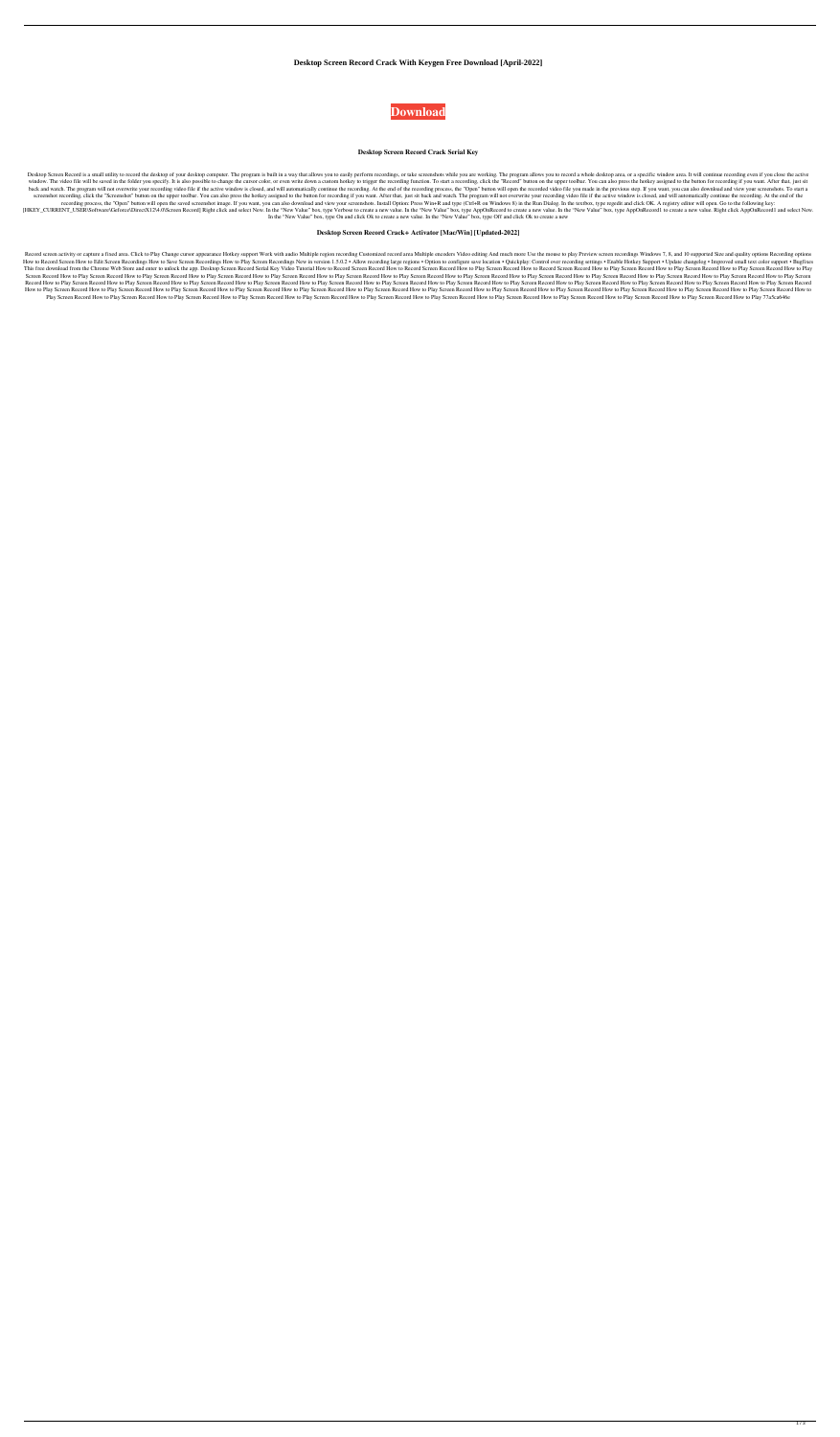#### **Desktop Screen Record Full Version Free [32|64bit]**

Desktop Screen Record is a free screen capture utility for Windows that lets you capture the entire screen, window frame, or a custom area. You don't have to grab your phone or a camera to record something that's happening recordings can be performed with specialized applications like Desktop Screen Record. Record the whole screen or a custom area The application holds all of its features in a classic window frame, with most of the space use in the upper toolbar, with various other customization and quality options to be found. The main purpose is to record screen activity in a video. This can be done either for the whole screen, the window frame region, or a change the cursor, or make it more visible by having it highlighted with a custom color. Configure emphasis and quality options Once the recording starts, the main window doesn't go away unless you way so. Luckily, it can halted, a browse dialog shows up so you can specify the save location. Unfortunately, you can't set a default one for automatic saving. On the other hand, Desktop Screen Record lets you configure a whole lot of other detai or include notifications whenever the keyboard is used in the recording session. To end with Taking everything into consideration, we can say that Desktop Screen Record comes in handy for creating tutorials when working on hotkey support to make things easier, and thorough descriptions for quick accommodation. Description: Desktop Screen Record is a free screen capture utility for Windows that lets you capture the entire screen, window frame you need simple screenshots, this can be accomplished with a button on your keyboard, and

#### **What's New in the?**

Desktop Screen Record is a professional screen recording tool for Windows that lets you easily capture whatever you're viewing on your computer desktop. The screen recording tool records the desktop into a video file of an compatible with your preferred software. The screen recording tool lets you import various image files, such as JPG, GIF, BMP, etc., into the video file. You can manually select different areas of the desktop to record for the screen capture feature lets you use the webcam to record your desktop. Record desktop to a video file in various formats. The video file format is compatible with Mac OS X, Windows, and Linux. Capture the contents of t files to various formats for viewing. The supported formats include AVI, ASF, MP4, MKV, and MOV. The audio file format is compatible with any sound format. A screen recording software for Windows and Mac OS X is one of the for the user to record anything that he or she desires to record. One of the features that is most sought-after by users of this software is the ability to record any activity on the screen. If you are an engineer, web dev to edit or the video that you want to do. What it does The software is an excellent screen recorder that lets you record the screen for whatever you want. You can capture the whole screen or any other area on the software are using a mouse to move around the screen, then the software is equipped with a number of tools that make it easier for you to record anything that you want. If you are looking to record any website or any video, then th without any complications. All you have to do is to click on the screen where you want to record anything, and the software will do the rest of the work. For example, if you want to record the entire screen, you will just screen